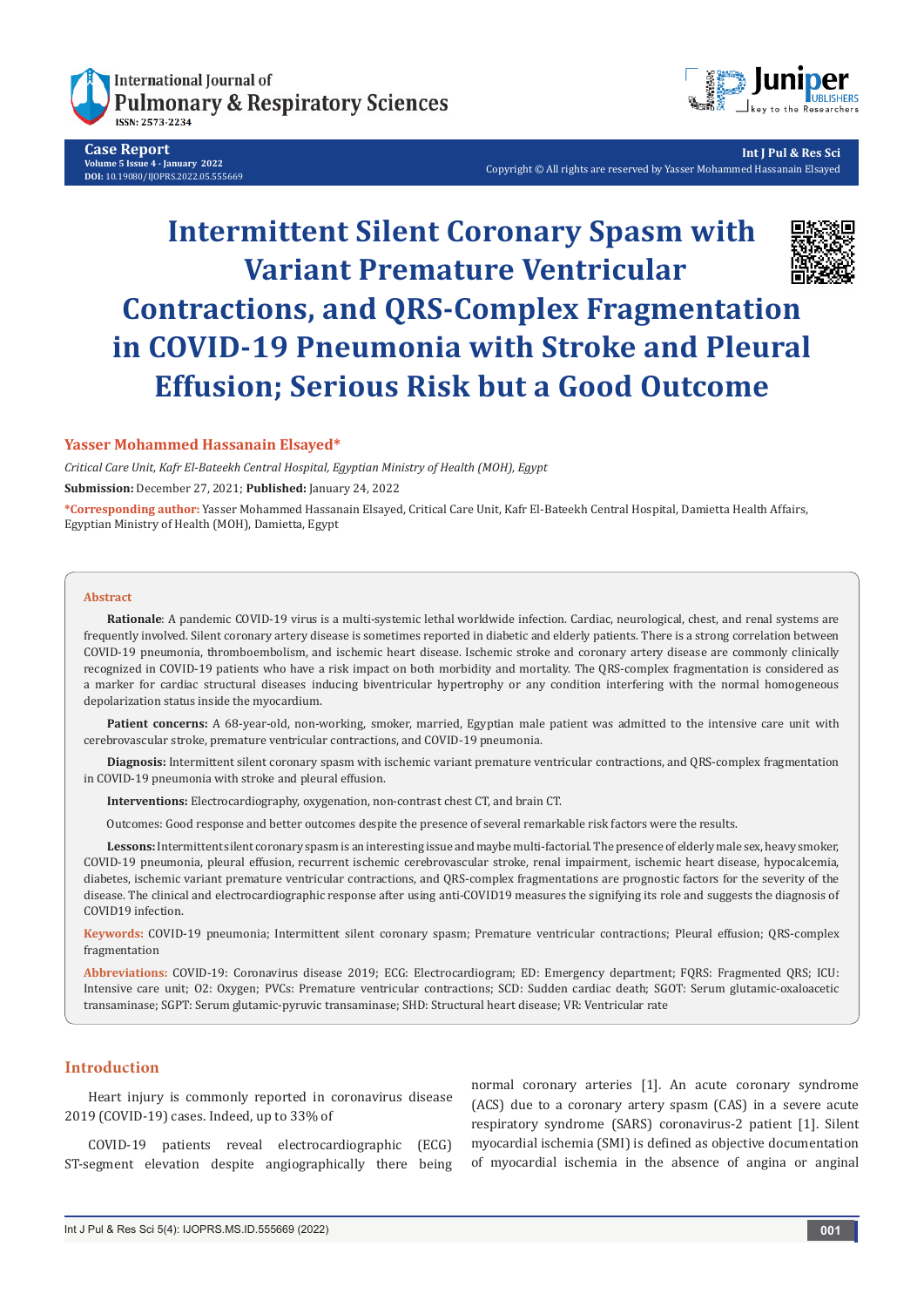equivalents [2]. Patients with SMI were more likely to be elder, women, and diabetic [3]. Cardiac arrhythmias are significant leading causes of a high percentage of death among hospitalized COVID-19 patients [3]. The prognostic importance of silent ischemia is still controversial [2].

Although arrhythmias are uncommon in COVID-19 patients, they can be lethal which can be prevented by prompt recognition [4]. Premature ventricular contractions (PVCs) are a type of arrhythmia described as premature heart contractions and early depolarization of the myocardium originating in one of both ventricles due to an electrical impulse or ectopic rhythm from any part of the ventricles before the sinoatrial impulse has reached the ventricles [5]. Indeed, PVCs with structural heart disease (SHD) is considered a way to sudden cardiac death (SCD) [6]. The presences of PVCs in patients with ischemic heart disease (IHD) carry a poor prognosis6. Unfortunately, more-frequency PVCs carry a poor prognosis [6]. The presence of PVCs in patients with IHD is associated [6]. However, PVCs with established IHD may be viewed as a marker of disease severity with a poor prognosis [6].

Coronavirus disease 2019 (COVID-19) evolved quickly into a global pandemic with myriad systemic complications, including stroke. COVID-19 is an independent risk factor for stroke in hospitalized patients and mortality, and stroke presentations are frequently atypical [7]. Acute ischemic cerebrovascular accident (CVA) may happen in cases of coronavirus disease 2019 (COVID-19). The risk factors involving both in-hospital events and outcomes are still not well-been reported in large cohorts [8]. The QRScomplex fragmentation (fQRS) is the existence of high-frequency potentials or spikes in the QRS-complex [9]. The expression was first described in 1973 in reporting of an experimental study on canine hearts where coronary artery obstruction motivated the occurrence of fragmented ECG as a source of reentrant activity [10]. Previously, fQRS had been considered a hallmark for SHD triggering biventricular hypertrophy (BVH) [11].

The presence of fQRS can be elicited by any condition interrupting the normally homogeneous depolarisation status in the myocardium and causing regional conduction decelerating such as ischemia, scar, fibrosis, myofiber disarray, inflammation, and microvascular abnormality [9]. Das et al. revealed that there was a strong correlation between fQRS and the occurrence of myocardial scar in patients with coronary heart disease (CAD) in single-photon emission tomography (SPET) [12]. An incidence of pleural effusions is uncommon in COVID-19 [13]. Pleural effusion is considered an indicator for severe inflammatory state and carries poor clinical outcomes and might be an integral risk factor in critical COVID-19 infection [14].

### **Case presentation**

A 68-year-old non-working, married male, Egyptian, heavy smoker patient was presented to the emergency department (ED) with tachypnea, left-side heaviness, acute confusion state, fever, and palpitations. Fatigue, irritability, dry cough, generalized body aches, anorexia, and loss of smell were the associated symptoms. There is a recent contact with a confirmed case of COVID-19 pneumonia. He was presented to the ED within 3 days of the above symptoms. He gives a history of old cerebrovascular stroke 3 years ago, diabetes on insulin, and hypertension on captopril. He is smoking about 30 cigarettes for 25 years. The patient denied a history of cardiovascular diseases, drugs, or other special habits.

Informed consent was taken. Upon general physical examination; generally, the patient was tachypneic, left hemiplegic, distressed, with an irregular pulse rate of VR; 80bpm, blood pressure (BP) of 140/80mmHg, respiratory rate of 22bpm, the temperature of 37.9°C, and pulse oximeter of oxygen  $(0<sub>2</sub>)$ saturation of 94%. There is left-side hemiparesis with GCS; 12. Tests for latent tetany were elicited. Currently, the patient was admitted to the critical care unit with COVID-19 pneumonia, cerebrovascular stroke, and ischemic heart disease. Initially, the patient was treated with  $0_{2}$  inhalation by  $0_{2}$  cylinder (100%, by nasal cannula, 5L/min). The patient was maintained treated with cefotaxime; (1000mg IV every 8hours), azithromycin (500mg PO single daily dose), oseltamivir (75mg PO twice daily only for 5 days), and paracetamol (500mg IV every 8 hours as needed).

SC enoxaparin 80mg twice daily), aspirin tablet (75mg, once daily), clopidogrel tablet (75mg, once daily), and hydrocortisone sodium succinate (100mg IV every 12 hours) were added. Furosemide IV amp (40mg, twice daily) was given. Intermittent hypotension had happened. Norepinephrine IVI (0.8mg/ml, 3.8ml/hour) was used. The patient was daily monitored for temperature, pulse, blood pressure, and  $0<sub>2</sub>$  saturation. Serial ECG tracings through the hospital admission stay were done. The initial ECG tracing was done on the ICU admission of VR; 97 showing variant irregular PVCs, ST-segment depression in lateral leads (I and, aVL and V6), fragmentation QRS-complex in V1and 2 leads (Figure 1A).

The second ECG tracing was done within 8 minutes of the above tracing of VR; 98 showing variant irregular PVCs, fragmentation QRS-complex in V1 and 2 leads. There is a normalization of the above ST-segment depressions. There is a Wavy triple sign or Yasser's sign of hypocalcemia in aVL lead (Figure 1B). The third tracing was done within 8 hours of the above tracing of NSR of VR of 67 showing mild ST-segment depressions in lateral leads (V4-6), and fragmentation QRS-complex in V2 lead (Figure 1C). The fourth ECG tracing was done within 30 minutes of the above tracing of VR; 77 showings marked ST-segment depressions in both inferior (II and aVF) and lateral leads (V4 and 5), single PVC, Wavy triple sign, or Yasser's sign of hypocalcemia (V1 and V6 leads, and fragmentation QRS-complex in V2 lead (Figure 1D).

The fifth ECG tracing was done within 8 hours of the above tracing of NSR of VR of 76 showing normalization of the above abnormalities (Figure 1E). The initial brain CT without contrast was done within 11 days before hospital admission showing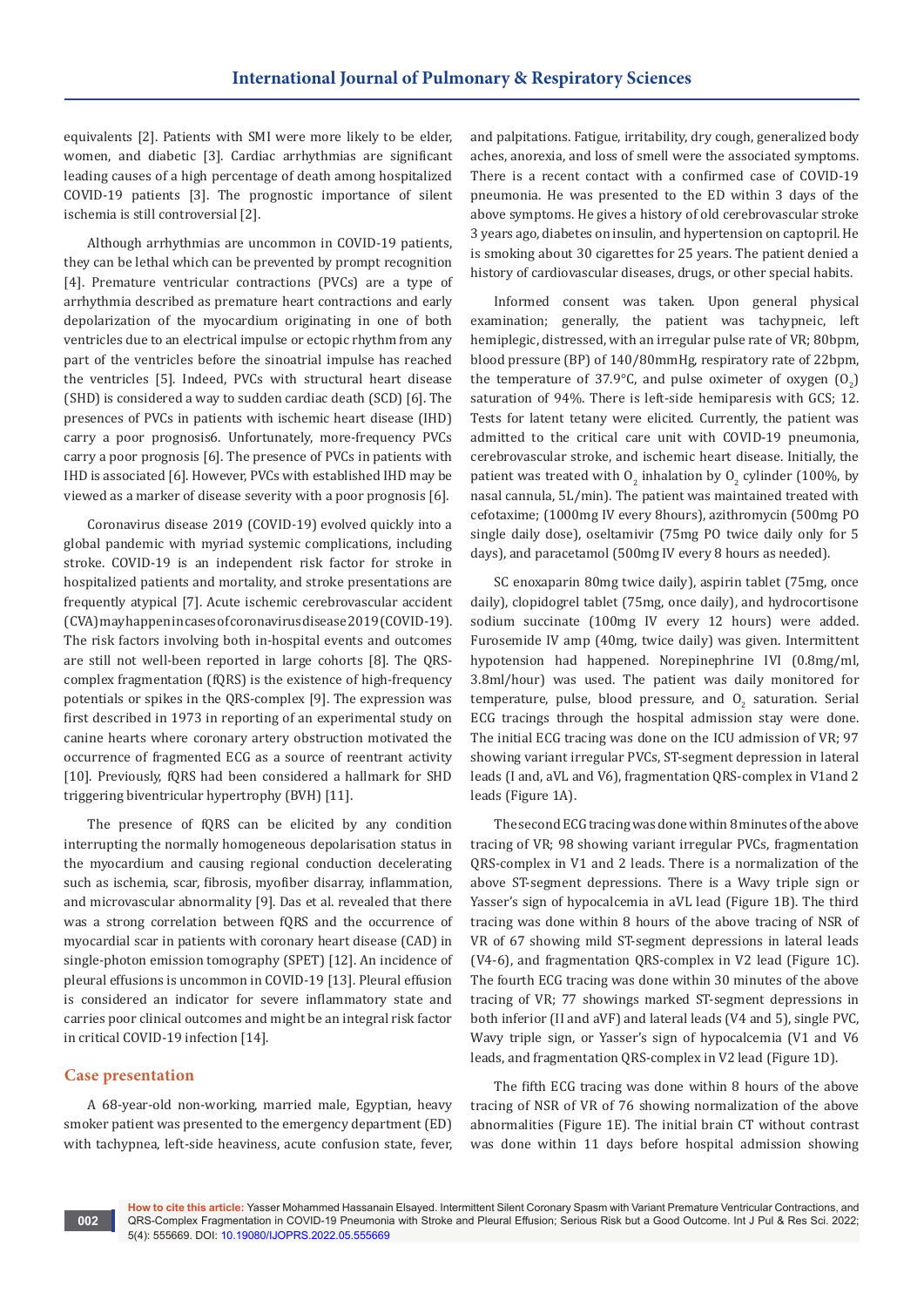right ganglion infarction (Figure 2A). The first chest CT without contrast was done during the day of hospital admission showing mild bilateral ground-glass opacities with bilateral mild to moderate pleural effusion (Figure 2B). Currently, the patient was admitted to the critical care unit with COVID-19 pneumonia, cerebrovascular stroke, and ischemic heart disease. The initial

complete blood count (CBC); Hb was 8.4g/dl, RBCs; 3.14\*103/ mm3, WBCs; 10.2\*103/mm3 (Neutrophils; 81 %, Lymphocytes: 12%, Monocytes; 7%, Eosinophils; 0% and Basophils 0%), Platelets; 143\*103/mm3. S. Ferritin was high; 549ng/ml. D-dimer was high (0.905ng/ml).



**Figure 1A:** Serial ECG tracings; A. tracing was done on the ICU admission of VR;97 showing variant irregular PVCs (light blue and lime arrows), ST-segment depression in lateral leads (I and, aVL and V6; red arrows), fragmentation QRS-complex in (V1 and 2; orange arrows). There is missed V4 lead (purple lines).



**Figure 1B:** Tracing was done within 8 minutes of the above tracing of VR; 98 showing variant irregular PVCs (light blue and lime arrows) and fragmentation QRS-complex in (V1 and 2; orange arrows). There is a normalization of the above ST-segment depressions. There is a Wavy triple sign or Yasser's sign of hypocalcemia (aVL lead; orange, green, and dark blue arrows).



**Figure 1C:** Tracing was done within 8 hours of the above tracing of NSR of VR; 67 showing mild ST-segment depressions in lateral leads (V4-6; red arrows) and fragmentation QRS-complex in (V2; orange arrows).

**003**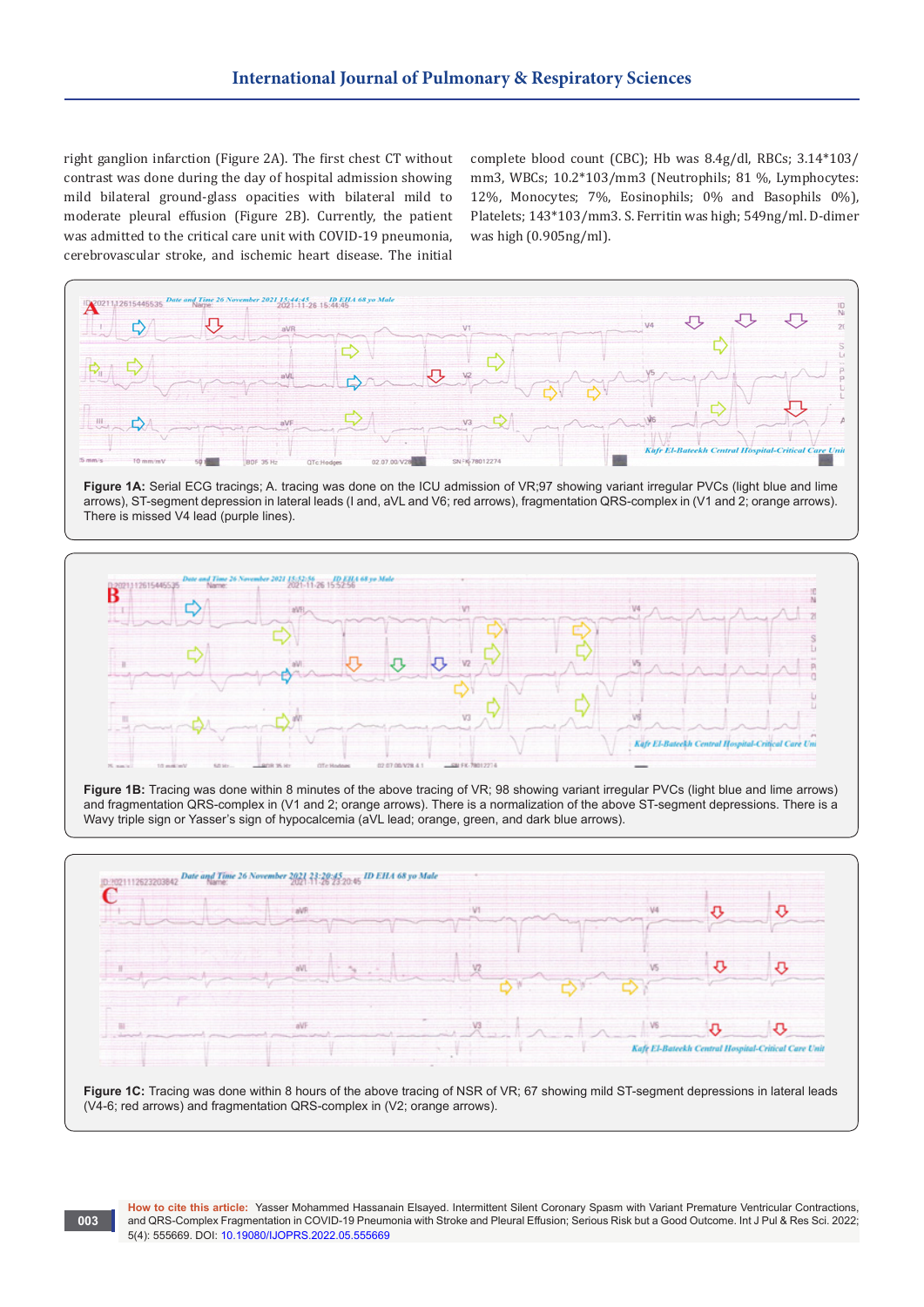



Figure 2A: Brain CT without contrast was done within 11 days before hospital admission showing right ganglion infarction (lime arrows).

CRP was high (35g/dl). LDH was high (512U/L). SGPT was normal (48U/L), SGOT was normal (47U/L). Serum albumen was low (2.5gm/dl). Serum creatinine was high (2.1mg/dl) and blood urea was high (86mg/dl). PTT was normal (31.6 seconds). RBS was normal (165mg/dl). Plasma sodium was normal (143mmol/L). Serum potassium showed hypokalemia (3.1mmol/L). Ionized

calcium was low (1.06mmol/L) and total calcium was low (7.4mg/dl). The troponin test was negative (0.01U/L). CK-MB was normal (11U/L). Brain CT without contrast was done during the day of hospital discharge showing old right ganglion infarction and recent lacunar infarctions (Figure 2C).

**How to cite this article:** Yasser Mohammed Hassanain Elsayed. Intermittent Silent Coronary Spasm with Variant Premature Ventricular Contractions, and QRS-Complex Fragmentation in COVID-19 Pneumonia with Stroke and Pleural Effusion; Serious Risk but a Good Outcome. Int J Pul & Res Sci. 2022; 5(4): 555669. DOI: [10.19080/IJOPRS.2022.05.55566](http://dx.doi.org/10.19080/IJOPRS.2022.05.555669)9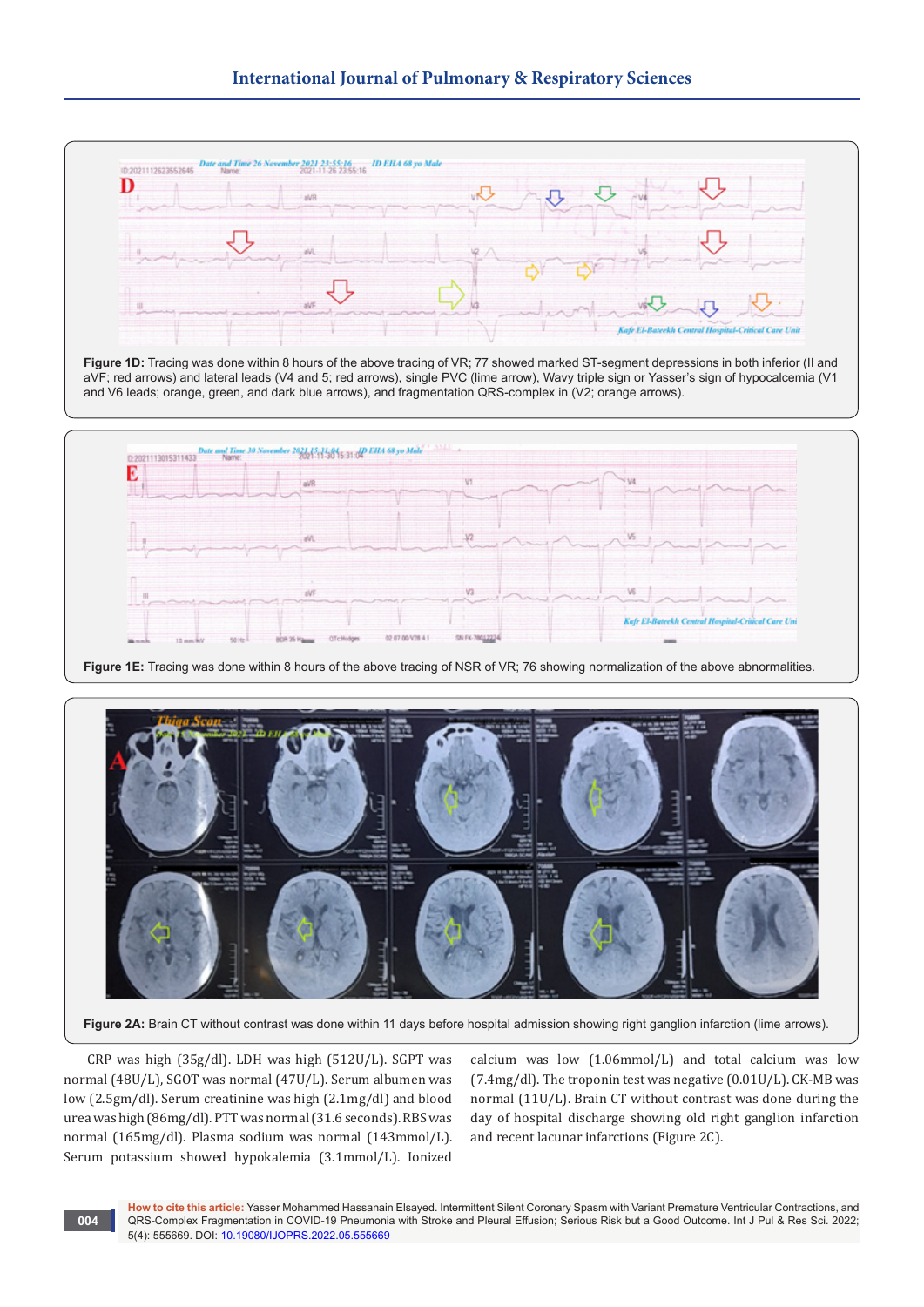

**Figure 2B:** Chest CT without contrast was done during the day of hospital admission showing mild bilateral ground-glass opacities (orange arrows) with bilateral mild to moderate pleural effusion (yellow arrows).



**Figure 2C:** Brain CT without contrast was done during the day of hospital discharge showing old right ganglion infarction (lime arrows) and recent lacunar infarctions (light blue arrows).

Later echocardiography showied mild inferolateral hypokinesia with an EF of 54%. COVID-19 pneumonia, ischemic heart disease, and stroke were the most probable diagnosis. The patient was discharged within 8 days of hospital admission nearly, after clinical, electrocardiogram, and workup improvement. The patient was continued on aspirin tablet (75mg, OD), long-acting nitroglycerine oral capsules (2.5mg BID), furosemide oral tablets (40mg fasting OD), insulin mixtard (70/30, 10/5, BID), captopril (12.5mg, OD), and calcium with vitamin D oral preparations (OD) for 2 weeks with follow-up. Further cardiac, neurological, and chest follow-up was advised.

# **Discussion**

#### **Overview**

**005**

A 68-year-old, non-working, smoker, married, Egyptian

male patient was admitted to the intensive care unit with cerebrovascular stroke, premature ventricular contractions, and COVID-19 pneumonia.

I. The primary objective for my case study was the presence of a patient who presented with intermittent silent coronary artery spasm with ischemic variant premature ventricular contractions, and QRS-complex fragmentation in COVID-19 pneumonia with stroke and pleural effusion in the ICU.

II. The secondary objective for my case study was the question of; how did you manage the case at home?

III. There was a history of contact with a confirmed COVID-19 case. The presence of confirmed COVID-19 case, bilateral ground-glass consolidation, and laboratory COVID-19 suspicion on top of clinical COVID-19 presentation will strengthen the COVID-19 diagnosis.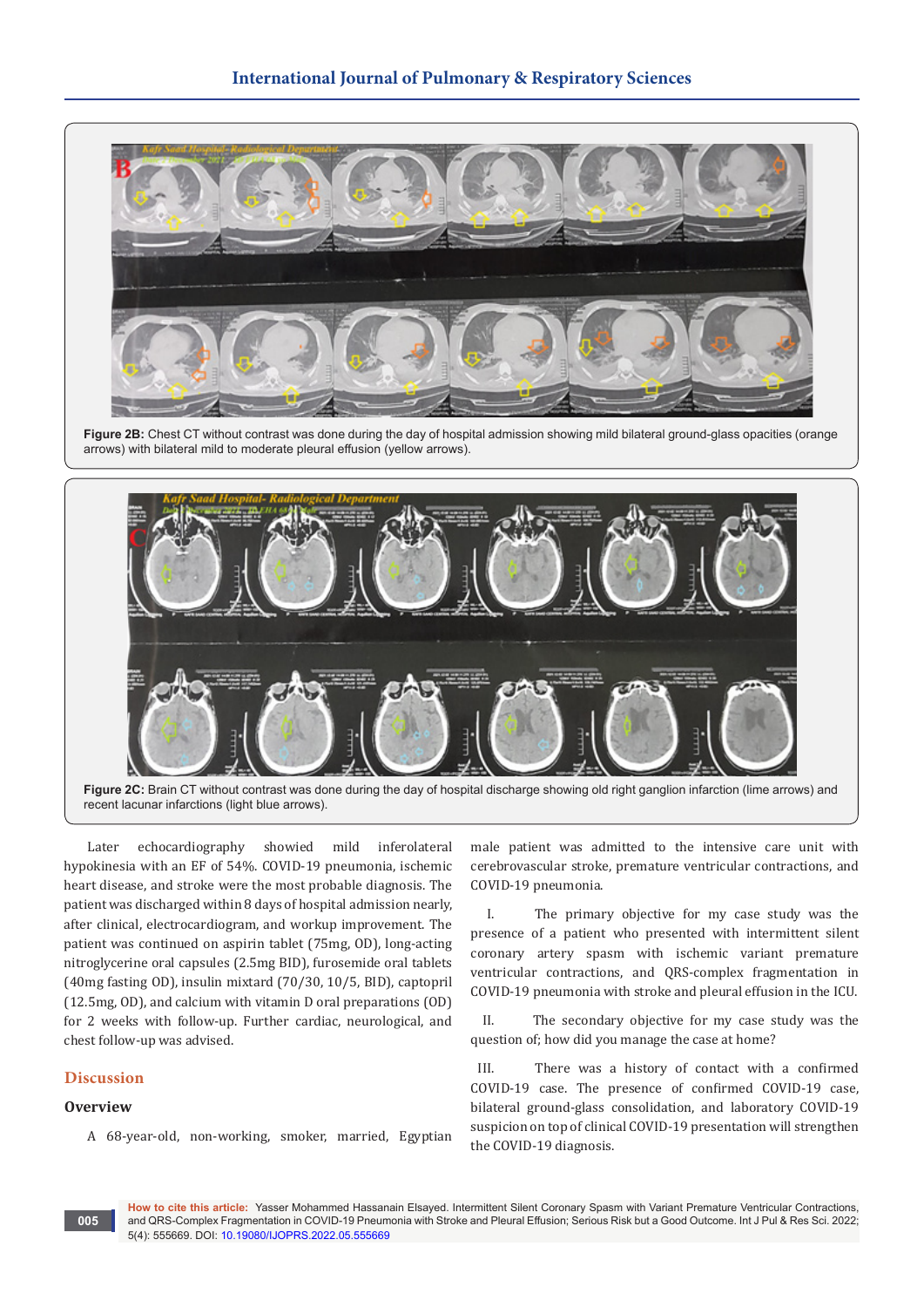IV. Interestingly, intermittent hypotension, with COVID-19 pneumonia with stroke and pleural effusion plays an essential role in the present intermittent silent coronary artery spasm.

V. The presence of fragmentation of the QRS-complex is considered another risk.

VI. Elderly male sex, heavy smoker, COVID-19 pneumonia, pleural effusion, recurrent ischemic cerebrovascular stroke, renal impairment, ischemic heart disease, hypocalcemia, diabetes, ischemic variant premature ventricular contractions, and QRScomplex fragmentation are risk factors.

VII. Acute myocardial infarction was the most probable electrocardiographic differential diagnosis for the current case study. but the ST-segment elevation is always seen in all beats of at least two consecutive leads.

VIII. I can't compare the current case with similar conditions. There are no similar or known cases with the same management for near comparison.

IX. The only limitation of the current study was the unavailability of coronary catheterization.

## **Conclusion and Recommendations**

i. Intermittent silent coronary spasm is an interesting issue and maybe multi-factorial.

ii. The presence of elderly male sex, heavy smoker, COVID-19 pneumonia, pleural effusion, recurrent ischemic cerebrovascular stroke, renal impairment, ischemic heart disease, hypocalcemia, diabetes, ischemic variant premature ventricular contractions, and QRS-complex fragmentations are prognostic factors for the severity of the disease.

iii. The clinical and electrocardiographic response after using anti-COVID19 measures the signifying its role and suggest the diagnosis of COVID19 infection.

# **Acknowledgement**

I wish to thank the team nurses of the critical care unit in Kafr El-Bateekh Central Hospital who make extra-ECG copies for helping me. I want to thank my wife to save time and improving the conditions for supporting me.

#### **References**

- 1. [Rivero F, Antuna P, Cuesta J, Alfonso F \(2021\) Severe coronary spasm](https://pubmed.ncbi.nlm.nih.gov/32738164/)  [in a COVID-19 patient. Catheter Cardiovasc Interv 97\(5\): E670-E672.](https://pubmed.ncbi.nlm.nih.gov/32738164/)
- 2. [Peter FC, Kim MF, and With the Assistance of, and Caroline Daly \(2003\)](https://www.ahajournals.org/doi/10.1161/01.CIR.0000088001.59265.EE)  [Silent Myocardial Ischemia. Circulation 108\(10\): 1263-1277.](https://www.ahajournals.org/doi/10.1161/01.CIR.0000088001.59265.EE)
- 3. [Goldman L, Kirtane A \(2003\) Triage of Patients with Acute Chest Pain](https://pubmed.ncbi.nlm.nih.gov/14678918/)  [and Possible Cardiac Ischemia: The Elusive Search for Diagnostic](https://pubmed.ncbi.nlm.nih.gov/14678918/)  [Perfection. Ann Intern Med 139\(12\): 987-995.](https://pubmed.ncbi.nlm.nih.gov/14678918/)
- 4. [Mohammadyari E,, Ahmadi I, Mohammadyari A, Tavan H, Norozi S](https://pubmed.ncbi.nlm.nih.gov/33758669/)  [\(2021\) The frequency of arrhythmias in COVID-19 patients, a study in](https://pubmed.ncbi.nlm.nih.gov/33758669/)  [the Shahid Mostafa Khomeini Hospital of Ilam from March to August](https://pubmed.ncbi.nlm.nih.gov/33758669/)  [2020. New Microbes New Infect 41: 100867.](https://pubmed.ncbi.nlm.nih.gov/33758669/)
- 5. [Elsayed YMH \(2019\) Test the Termination of Regular Ischemic](https://grfpublishers.com/article/view/MTA4/Test-the-Termination-of-Regular-Ischemic-Premature-Ventricular-Contraction-Variants-with-Nitro-glycerine-A-new-Therapeutic-and-Diagnostic-Test-Retrospective-Observational-Study-14-Report-Cases)  [Premature Ventricular Contractions Variants with Nitroglycerin; A](https://grfpublishers.com/article/view/MTA4/Test-the-Termination-of-Regular-Ischemic-Premature-Ventricular-Contraction-Variants-with-Nitro-glycerine-A-new-Therapeutic-and-Diagnostic-Test-Retrospective-Observational-Study-14-Report-Cases)  [new Therapeutic and Diagnostic Test; Retrospective Observational](https://grfpublishers.com/article/view/MTA4/Test-the-Termination-of-Regular-Ischemic-Premature-Ventricular-Contraction-Variants-with-Nitro-glycerine-A-new-Therapeutic-and-Diagnostic-Test-Retrospective-Observational-Study-14-Report-Cases)  [Study \(14-Report Cases\). Emerg Med Trauma Care J.](https://grfpublishers.com/article/view/MTA4/Test-the-Termination-of-Regular-Ischemic-Premature-Ventricular-Contraction-Variants-with-Nitro-glycerine-A-new-Therapeutic-and-Diagnostic-Test-Retrospective-Observational-Study-14-Report-Cases)
- 6. Elsayed YMH (2019) Premature Ventricular Contractions from Benign to Seriousness - A Narrative Updating Review. Archives of Emergency Medicine and Intensive Care 2(2): 1-21.
- 7. [Katz JM, Libman RB, Wang JJ, Sanelli P, Filippi CG, et al. \(2020\)](https://pubmed.ncbi.nlm.nih.gov/32757751/)  [Cerebrovascular Complications of COVID-19. Stroke 51\(9\): e227-e231.](https://pubmed.ncbi.nlm.nih.gov/32757751/)
- 8. [Qureshi AI, Baskett WI, Huang W, Shyu D, Myers D, et al. \(2021\) Acute](https://pubmed.ncbi.nlm.nih.gov/33535779/)  [Ischemic Stroke and COVID-19: An Analysis of 27 676 Patients. Stroke](https://pubmed.ncbi.nlm.nih.gov/33535779/)  [52\(3\): 905-912.](https://pubmed.ncbi.nlm.nih.gov/33535779/)
- 9. [Brohet C \(2019\) Fragmentation of the QRS complex: the latest](https://pubmed.ncbi.nlm.nih.gov/30950722/)  [electrocardiographic craze?. Acta Cardiol 74\(3\): 185-187.](https://pubmed.ncbi.nlm.nih.gov/30950722/)
- 10. [Boineau JP, Cox JL \(1973\) Slow ventricular activation in acute](https://pubmed.ncbi.nlm.nih.gov/4126756/)  [myocardial infarction. A source of re-entrant premature ventricular](https://pubmed.ncbi.nlm.nih.gov/4126756/)  [contractions. Circulation 48\(4\): 702-713.](https://pubmed.ncbi.nlm.nih.gov/4126756/)
- 11. [Flowers NC, Horan LG, Thomas JR, W J Tolleson \(1969\) The anatomic](https://pubmed.ncbi.nlm.nih.gov/5778254/)  [basis for high-frequency components in the electrocardiogram.](https://pubmed.ncbi.nlm.nih.gov/5778254/)  [Circulation 39\(4\): 531-539.](https://pubmed.ncbi.nlm.nih.gov/5778254/)
- 12. [Das MK, Khan B, Jacob S, Awaneesh K, Jo M \(2006\) Significance of a](https://pubmed.ncbi.nlm.nih.gov/16717150/)  [fragmented QRS complex versus a Q wave in patients with coronary](https://pubmed.ncbi.nlm.nih.gov/16717150/)  [artery disease. Circulation 113\(21\): 2495-2501.](https://pubmed.ncbi.nlm.nih.gov/16717150/)
- 13. [Ng MY, Lee EYP, Yang J, Fangfang Y, Xia L, et al. \(2020\) Imaging Profile](https://pubmed.ncbi.nlm.nih.gov/33778547/)  [of the COVID-19 Infection: Radiologic Findings and Literature Review.](https://pubmed.ncbi.nlm.nih.gov/33778547/)  [Radiol Cardiothorac Imaging 2\(1\): e200034.](https://pubmed.ncbi.nlm.nih.gov/33778547/)
- 14. [Zhan N, Guo Y, Tian S, Binglu H, Xiaoli Tian, et al. \(2021\) Clinical](https://bmcinfectdis.biomedcentral.com/articles/10.1186/s12879-021-05856-8)  [characteristics of COVID-19 complicated with pleural effusion. BMC](https://bmcinfectdis.biomedcentral.com/articles/10.1186/s12879-021-05856-8)  [Infect Dis 176.](https://bmcinfectdis.biomedcentral.com/articles/10.1186/s12879-021-05856-8)